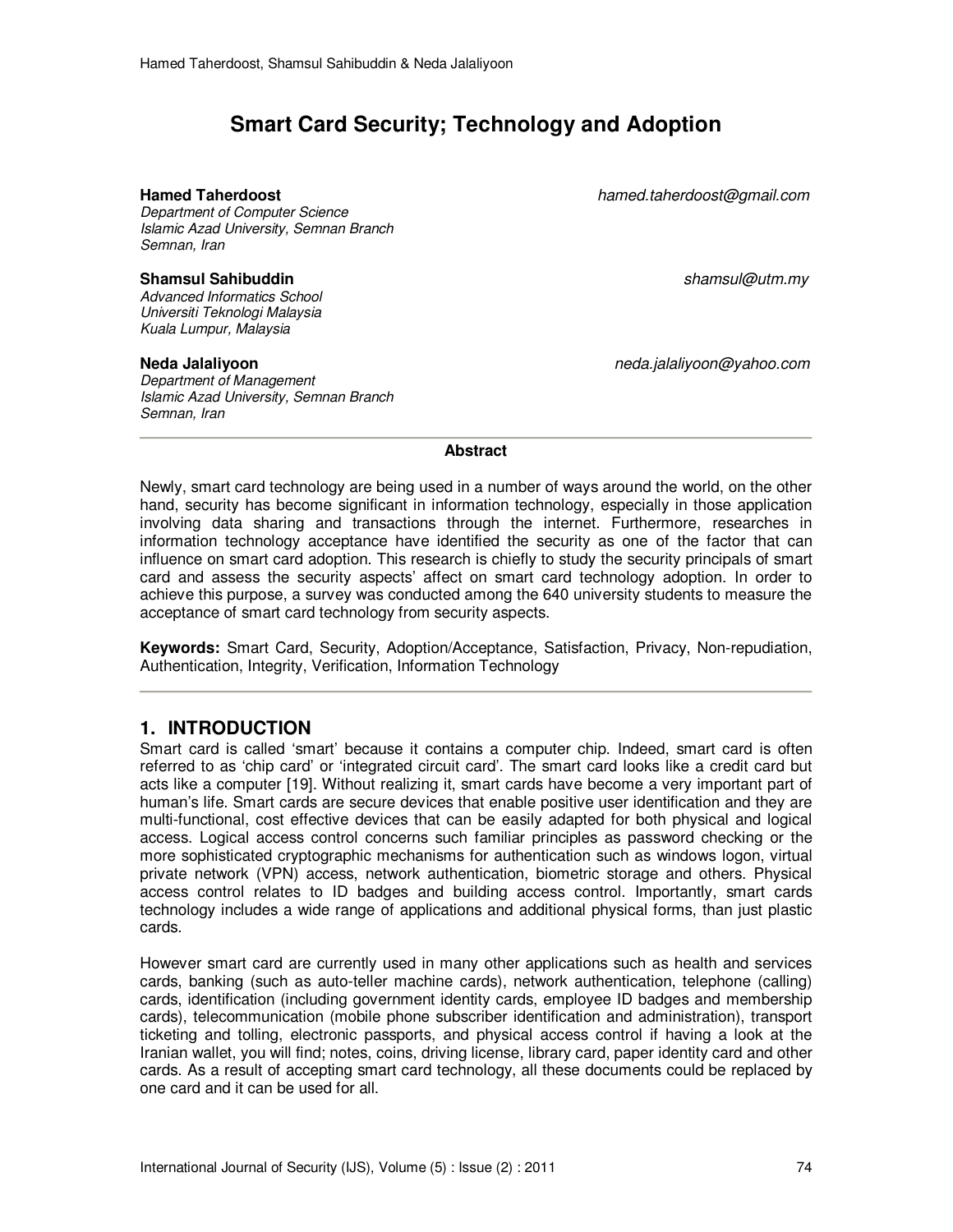It is important to note that consumer acceptance and confidence are crucial for any further development of smart card technology as the underlying issues [15][4]. Several researches developed theories and models to describe and analyze user acceptance and each of these models determines different factors to explain user acceptance. According to [20][11], security can effect on user satisfaction and consequently on user acceptance of smart card technology. In other words, in order to increase the level of smart card usage and user adoption, the emphasis on factors that can influence on user acceptance should be raised. Therefore, the smart card security principals were studied and additionally, a survey was broadcasted to measure the importance of security in smart card adoption.

## **2. SECURITY OF SMART CARDS**

Smart cards are mostly used in security applications. Smart cards offer much higher security compared to basic printed cards, and even magnetic stripe cards. Smart cards are often used to prove identity, control access to protected areas, or guarantee payments. The reason for high security in smart cards is due to the fact that the users of the system are given access to the smart card. The security element is put into the hands of the users, and is therefore open to attacks from hackers, clever outsiders, malicious insiders, or even dedicated and well funded enemies. The memory technology used in smart cards has an influence on security, both in the card and in the overall system. Some memory technologies have characteristics that make them particularly secure or insecure. Smart cards also include other security measures such as holograms, security overlays, guilloche printing, micro-printing, optically variable printing.

## **2.1 Smart Card Security Features**

Some components that play a role in smart card security:

- **Human-readable security features**
- Security features of the smart card chip
- Security features of the operating system
- **Security features of the network**

## **Human Readable Security Features of Smart Cards**

Smart card includes human readable security identifiers. Smartcard falsification is prevented by features. The data in the card do not protected by this features, but abuse of the card as badge identification are prevented by features [8]. See Table 1.

| <b>Feature</b>       | <b>Description</b>                                                                                                                                                          |
|----------------------|-----------------------------------------------------------------------------------------------------------------------------------------------------------------------------|
| Photo                | The smart card is issued with passport sized photograph. This photo is laminated on the                                                                                     |
| lamination           | smartcard.                                                                                                                                                                  |
| Signature strip      | Credit card have very familiar feature. For singing smart card indelible ink is used.                                                                                       |
| Hologram             | During production of card the hologram is bonded to card. Hologram can be separated<br>from card only with destroying the substrate.                                        |
| Micro Printing       | It is ultra-fine printing that the naked eyes see it as a line. This print completely appears<br>under the magnification.                                                   |
| Embossing            | The number that is pressed on the card. For increasing the security some companies<br>presses the card number over the hologram.                                            |
| Security<br>Patterns | They are expensive process and known as a guilloche. This print is very fine interwoven<br>line onto the card substrate.                                                    |
| Laser Graver         | With using laser, company burn images into the card substrate only when the smart card<br>is issued to the cardholder the burning can be done then the burning is personal. |

| TABLE 1: Smart card human readable security features |  |
|------------------------------------------------------|--|
|------------------------------------------------------|--|

#### **Security Features of the Smart Card Chip**

Testing the microcircuit, during the production, is the necessary act for the smart card chip. After testing the chip, it is converted to a mode. Accessing the internal chip circuit is impossible for this mode. For example outside can't access the memory directly. To prevent attacks execution of some project is necessary. For example with interchange the conductor; deduce the function is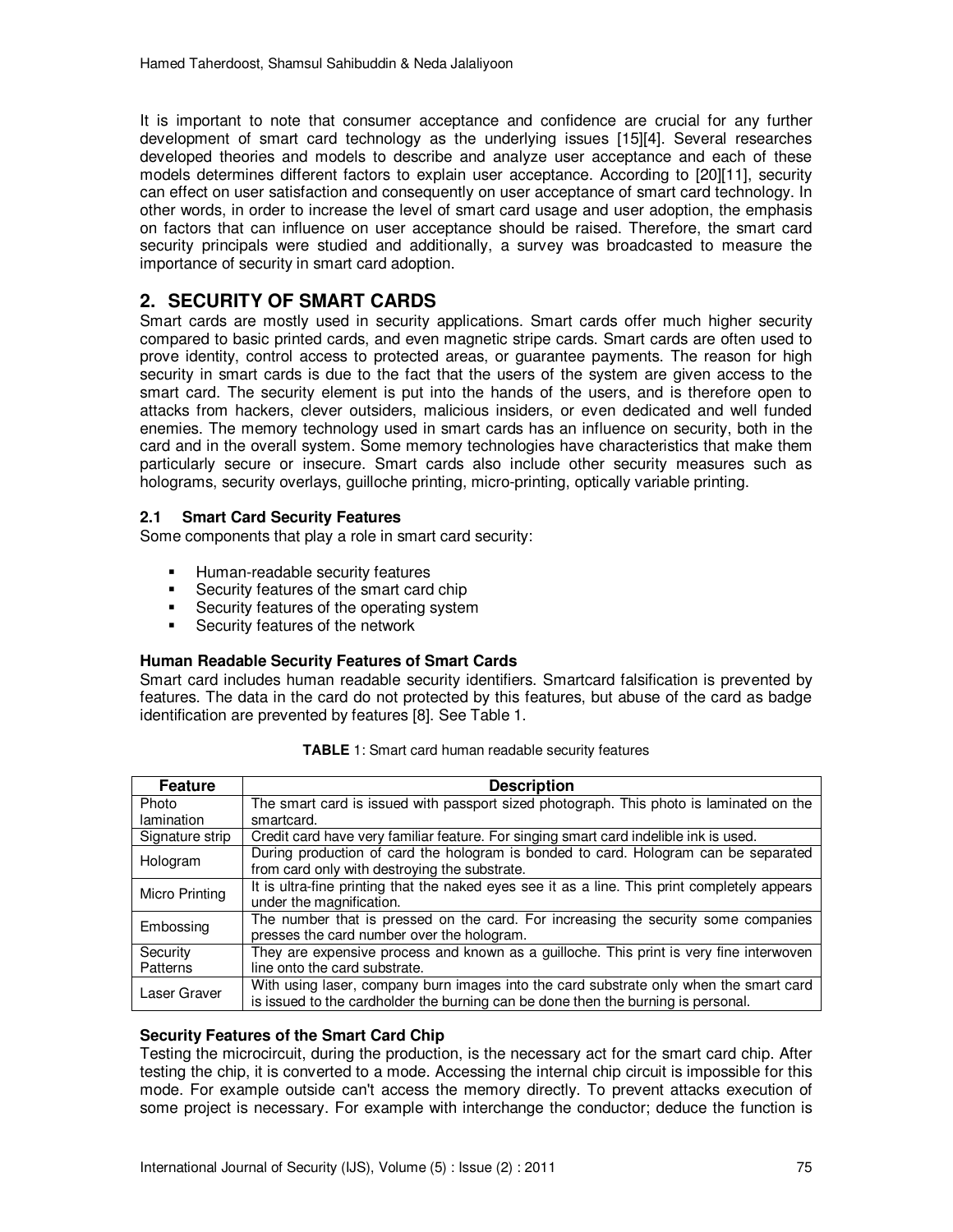impossible for firms. The connections between on-chip elements are encrypted. There are circuits in smart card which can detect external tampering. The circuit detects too high and too low supply, too high or too low external clock frequency and too low an operation temperature.

### **Security Features of the Card Operating System**

Access to smart card files can be protected with a Personal Identification Number (PIN) or with cryptographic keys. PIN protected card access, with fine-grained access controls to data objects so that different areas of memory can be subject to different security rules. Likewise, functions in the card – including those realized using card applications downloaded into multi-programmable smartcards can also be PIN enabled, to help safeguard lost and stolen smartcards against potential abuse.

When a pin isn't entered correctly then after number of attempts, which is setting by issuer of smartcard, the smart card is deactivated. Some issuer of card can reset the smartcard when it is inactive. It depends on designing of smart card [6].

#### **Security Features of the Network**

The system design should take into account the accessibility of data in transit and protect it accordingly or design the transport protocol such that tampering will not affect the overall system security. Some actions can physically secure the card terminal. For example, building card terminal into a wall then some equipment such as motorized smart card reader with shutter guaranties the security of card. Placing the smart card reader and communications link in a secured environment can physically protect them.

### **2.2 Security Principles**

There are several reasons one requires security in a smart card system. The principles being enforced are namely; Privacy, Non-repudiation, Authentication, Integrity, Verification.

Smart cards use different encryption algorithms to implement these principles. In some cases a single mechanism can provide a number of security services. For example, a digital signature can provide data integrity with source authentication and non - repudiation. Most of this security needs require key management, which provides the policies and procedures required for establishing secured information exchange, and public key infrastructure (PKI) plays a big role. PKI includes data encryption to ensure confidentiality, digital certificates to provide authentication, and digital signatures to prove the transaction was completed by the originator without intervention or error [7]. In the following sections, we will describe the mechanisms use in smart cards to enforce these principles:

#### **Privacy**

The act of ensuring the nondisclosure of data between two parties from third party is privacy. More research on privacy and security is needed before such a card comes into being, since the more personal and varied the information stored on an individual's smart card, the greater the potential for privacy loss when that card is accessed. But even in their current incarnation, smart cards support an impressive variety of applications, and are expected to support more as they become smaller, cheaper and more powerful [18].

Symmetrical cryptography and asymmetrical cryptography are used to assure privacy. Depend on the application of cards, different processes are needed. In spite of many physical resources, implement of multiple algorithms is impossible. Single, standard, algorithm will be used. For symmetric key cryptography this will almost certainly mean DES (FIPS 46-3, [13]) or maybe triple-DES (ANSI X9.17 [3]) and for asymmetric cryptography the typical algorithm of choice will be RSA [17]. In the future there might be moves towards using the AES (FIPS 196, [14]) as a replacement for DES, but this is not likely any time soon.

 $\circ$  Symmetrical Cryptography: For encrypting plain text into enciphered text and decrypting enciphered text back into plain text the symmetrical cryptography uses single key. To encrypt and decrypt the message the same key is used by symmetrical therefore symmetrical cryptography is termed symmetrical. DES is utilizable on smart card software and it is fast algorithm (FIPS 46-3, [13]). The defect of Symmetrical encryption is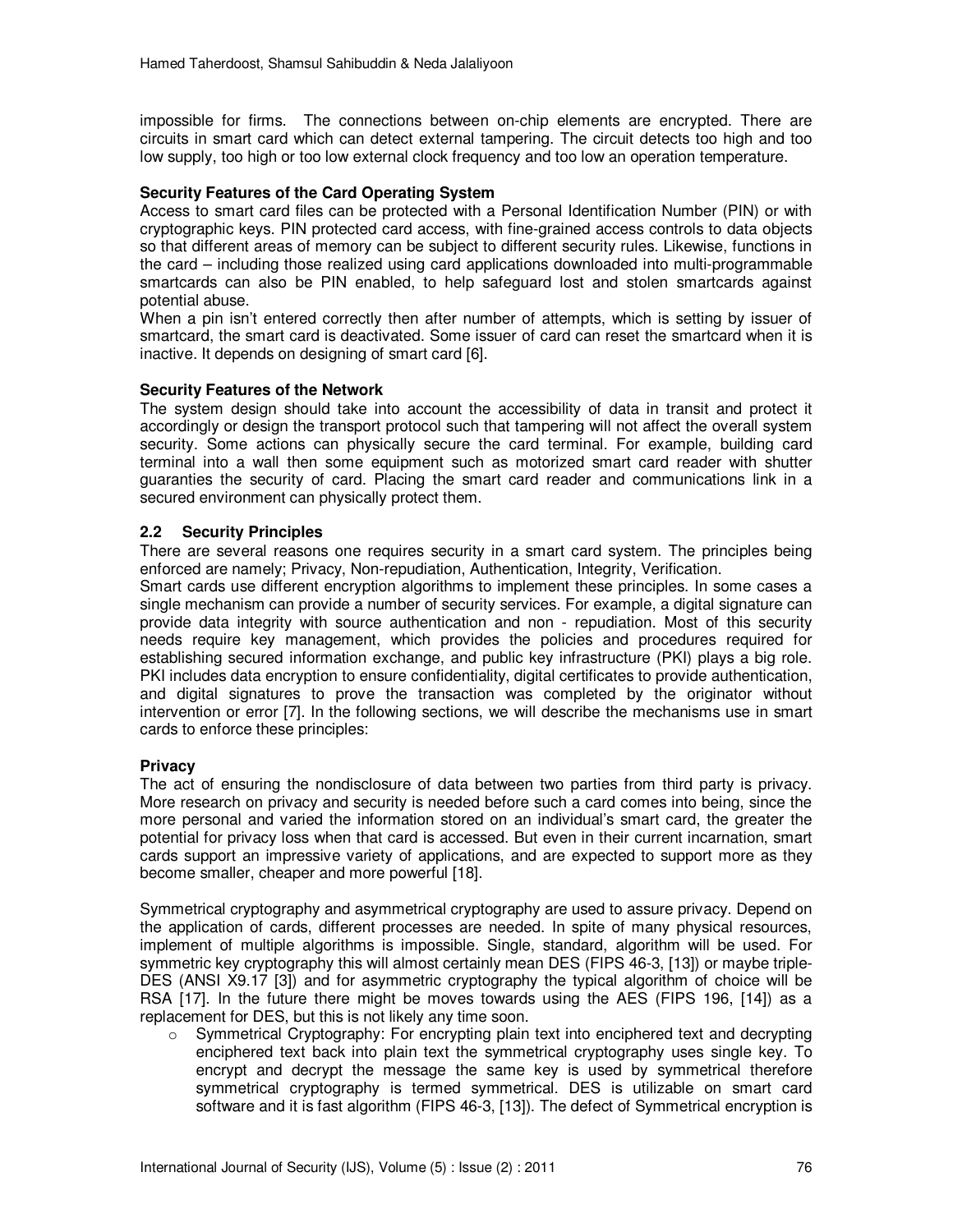the both partners need to recognize the key. For securely transferring keys to cardholders, writing a des key at card personalization time is the typical manner. If it is not possible the asymmetrical cryptography, that is explained blow, must be used.

 $\circ$  Asymmetrical Cryptography: In 1976, the idea of splitting the encryption/decryption key instead of sharing a common key was first proposed in an article by W. Diffie and M.E. Hellman entitled "New Directions in Cryptography". This idea has since become known as asymmetrical cryptography. Asymmetrical cryptography uses two keys: one to encrypt the plain text and another to decrypt the enciphered text. The keys are mathematically related. Only messages encrypted with one key can be decrypted with the other key. The best-known asymmetrical cryptographic algorithm is RSA [17].

The credit card companies use asymmetrical cryptography for authentication purpose. It uses rarely to perform the data encryption .also the symmetrical cryptography is used to this aim. For send the des key securely from one partner to another the asymmetrical encryptions is often used. If the Des key is known by both partners transmission of data is symmetrically encrypted. This act improves the performance.

## **Integrity**

Errors and tampering in electronic communications are too many. Cryptographic techniques confirm the correctness of message that transmitted from the original to the recipient this is known as data integrity. In fact Integrity assures that only those authorized can access or modify the information. A data integrity service guarantees the correctness of content of message which we sent [21].

Message Authentication Code: For generate the value one-way cryptographic algorithm is used therefore Mac is unique to that message because it is an 8 byte value generated for a message. A one way cryptographic algorithm cannot be reversed and guaranty the enciphered text always unique then we can say it is special. DES using a key calculates the Mac in smart cards. Both the smartcard and smart card reader share it.

Before the message being sent, the Mac is attached to the end of plain text message. When message is received, the Mac value is calculated and compared by recipient. The Mac changed in an unforeseen way if even one character in the message is changed. The Mac is the assurance for recipient that massage hasn't been tampered. This is necessary that Mac or one of these examples protect the messages which transmitted between smartcard and smart card reader.

#### **Non-Repudiation**

Non-repudiation confirms that the origin of data is exchanged in transaction. Certain transaction, that is performed, never could be denied by party. A certain message that sent form a sender could never be denied by receiver. And receiver never can deny this message. Non-repudiation of the transaction is ensured by cryptography.

Digital Signature: For understanding better of this feature we need to plan one example: Bob sent message, which is encrypted, to Alice. For encrypting message, Bob uses Alice's public key, and Alice uses her private key to decrypt the message. With this property Alice can check that bob actually send the message. This is basis for digital signatures [8].

#### **Authentication**

Authentication is the process which specifying identity of person. In fact it specifies that someone or something is who or what it is claims to be. For example, before Bob accepts a message from Alice, he wants to be assured that Alice is the owner of key. This needs a process by the name of authentication.

Certificates: Authority issuing the certificate guaranty certificates that the holder of certificate is who she/he pretends to be. If digitally signed message, that include copy of the holders public key and information about certificate holder, is a certificate. Then a person who receiving message assure that key is reliable because the issuing authority signed it.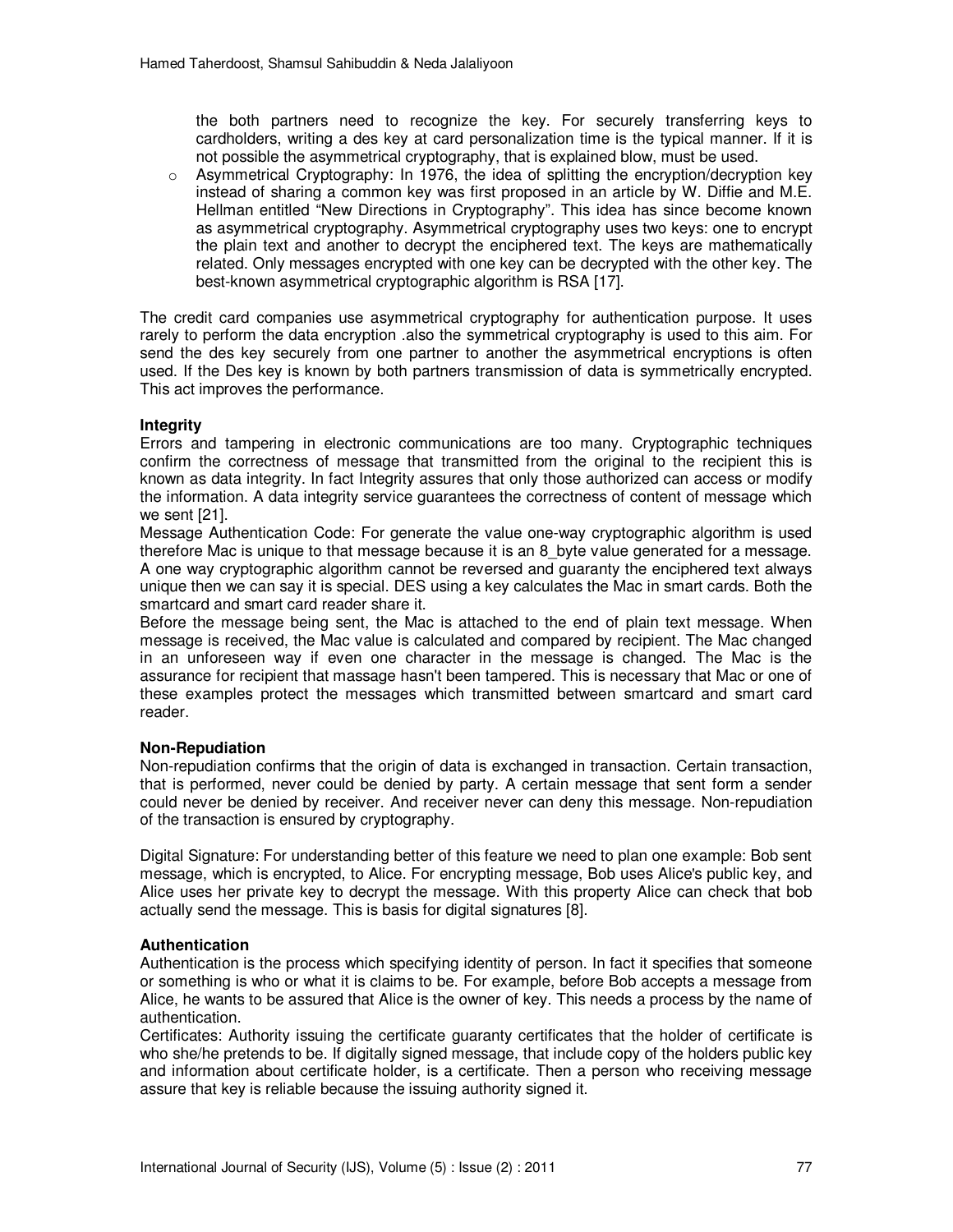#### **Verification**

Confirming the identity of cardholder is the useful act before using a card. If two parties want to start business they must be assured of identify of another party. For recognizing other parties visual and verbal clues can help us. Encryption technology is used to verify that another person is who to pretend to be.

- PIN Codes: PIN consists of four or five digit numbers this number attaches to smart card. Cardholder memorizes this number. PIN is saved safely. Until accessing from the external world is allowed, data and functions on the smartcard can be protected. This time will took only after the correct pin code is available because of the applications of smart card are too many therefore People are needed to remember more and more pin numbers remember 15\_20 different pin codes are difficult for all people and it could causes that somebody write the pin number on the card. It eliminated the benefit of having PIN in the first place that is why recent emphasis on security measures have paid attention to biometric as means of identifying a person.
- Biometrics: Biometric is the technology of measuring personal features. Users are reluctant to memorize passwords and pin numbers. This reluctance is one of the driving forces behind the development of biometric. Also many people can share pin numbers then it is not uniquely but biometrics can specify the real person because it is unique. Some of the biological features that can be measured are:
	- Signature
	- $\checkmark$  Fingerprint
	- Voiceprint
	- Hand geometry
	- $\checkmark$  Eye retina
	- $\checkmark$  Facial recognition

As you can see in Table 2, there is a comparison between several factors of the various traditional and biometric identification methods.

 Mutual Authentication: When smart card put into smartcard reader, they verify to identify each other automatically [8]. For example Bob sends a number to Alice. Alice needs to use DES key to encrypt the number then Alice returns back the enciphered text to Bob. Enciphered text is decrypted by Bob and Bob compares this number with the number that he sent. If they be the same then Bob understands that the same key is shared by Alice [6].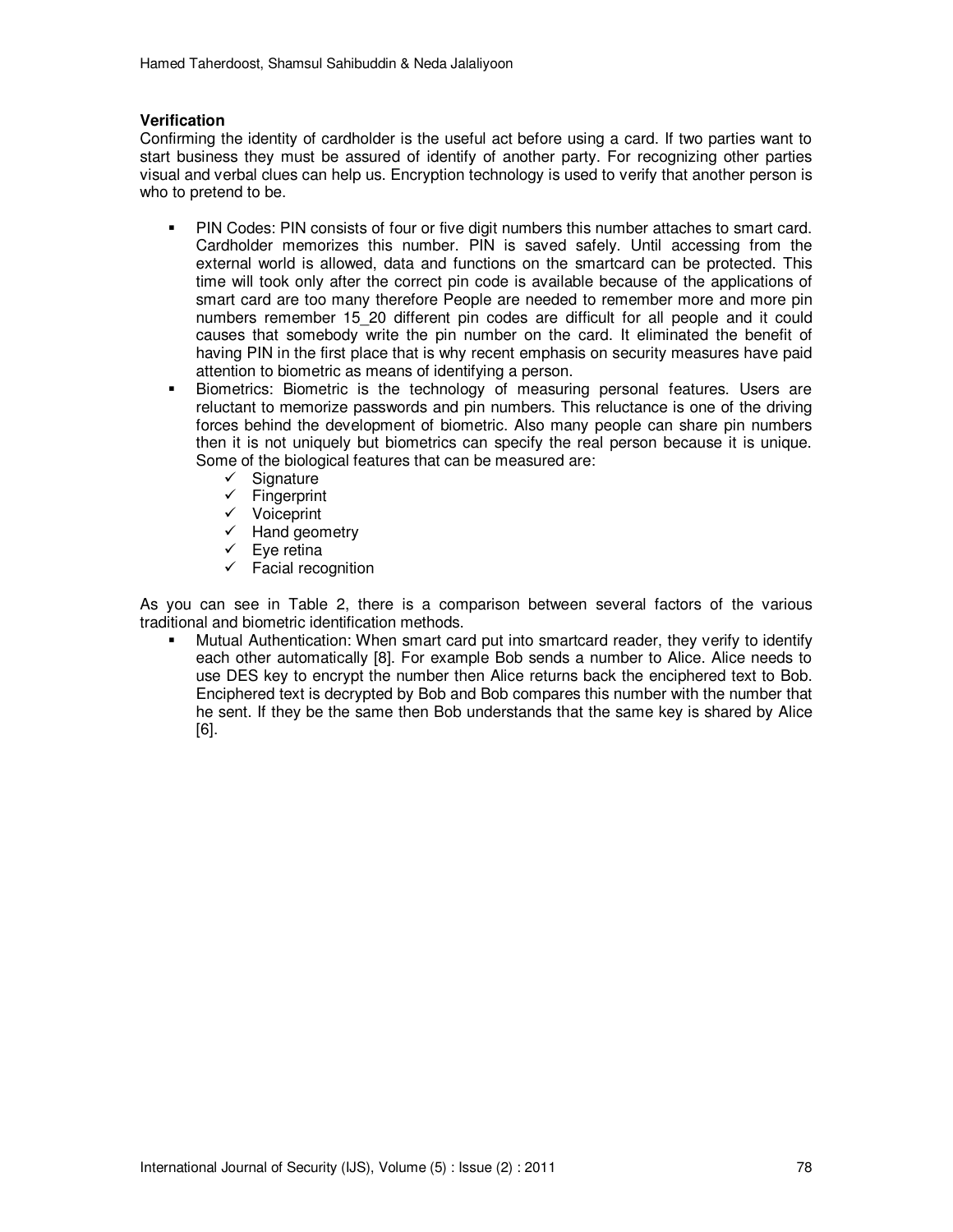|                                       | Acceptance | Cost of<br><b>Enrollment</b> | Rejects   | <b>Substitution</b> | <b>File Size</b><br>(Bytes) | Relative<br><b>Device Cost</b> |
|---------------------------------------|------------|------------------------------|-----------|---------------------|-----------------------------|--------------------------------|
| <b>PIN</b>                            | 50%        | Low                          | $1\%$     | 0.1%                | 1-8                         | Very cheap                     |
| <b>Static</b><br><b>Signature</b>     | 20-90%     | Low                          | 5%        | $1\%$               | 1000-2000                   | Cheap                          |
| <b>Static/Ext</b><br><b>Signature</b> | $20 - 90%$ | Low                          | 5%        | 0.1%                | 1000-2000                   | Cheap                          |
| <b>Dynamic</b><br><b>Signature</b>    | 20-70%     | Medium                       | $1 - 20%$ | 0.01%               | 40-1000                     | Medium                         |
| <b>Fingerprint</b>                    | $0 - 100%$ | Medium                       | $1 - 10%$ | 0.1%                | 300-800                     | Medium to<br>Expensive         |
| Hand<br><b>Pattern</b>                | $0 - 90%$  | Medium                       | 5%        | $1\%$               | $10-30$                     | Medium to<br>Expensive         |
| Voice<br><b>Pattern</b>               | 100%       | Low                          | 10%       | 1%                  | 100-1000                    | Cheap                          |
| <b>Retinal</b><br><b>Pattern</b>      | $0 - 10%$  | High                         | 1%        | 0.1%                | 80-1000                     | Very<br>Expensive              |

**TABLE 2:** Compare several factors of the various traditional and biometric identification methods (Source: The IBM Smart Card Development Group)

## **3. PROPOSED MODEL**

Based on related literatures review, three main constructs are established in this research, namely Security, Satisfaction and Adoption. Figure 1 shows a research model. But, in this study the focus is on the evaluating measurement models for security construct.



**FIGURE 1:** Research Model

## **3.1 Security Dimension**

Some studies have reported that users' concern about security has increased and it has been known as one of the most significant factors for technology acceptance. In this study security is defined as "the degree to which a person feels that security is important to them and believes that using smart card is secure" [22]. It has been suggested by [23] that the increase in system security strength would protect the overall quality of the system perceived by users. By protecting the integrity, availability and confidentiality of the content in the system, security controls could help to protect the overall content quality of the system [23].

Content quality is a major determinant of overall information system quality [12], which has a positive effect on individual's perceived ease of use of information systems. Furthermore, [1] found that users' understanding of security issues and awareness of security threats greatly affect their perception of the usefulness of security mechanisms and the overall secured system.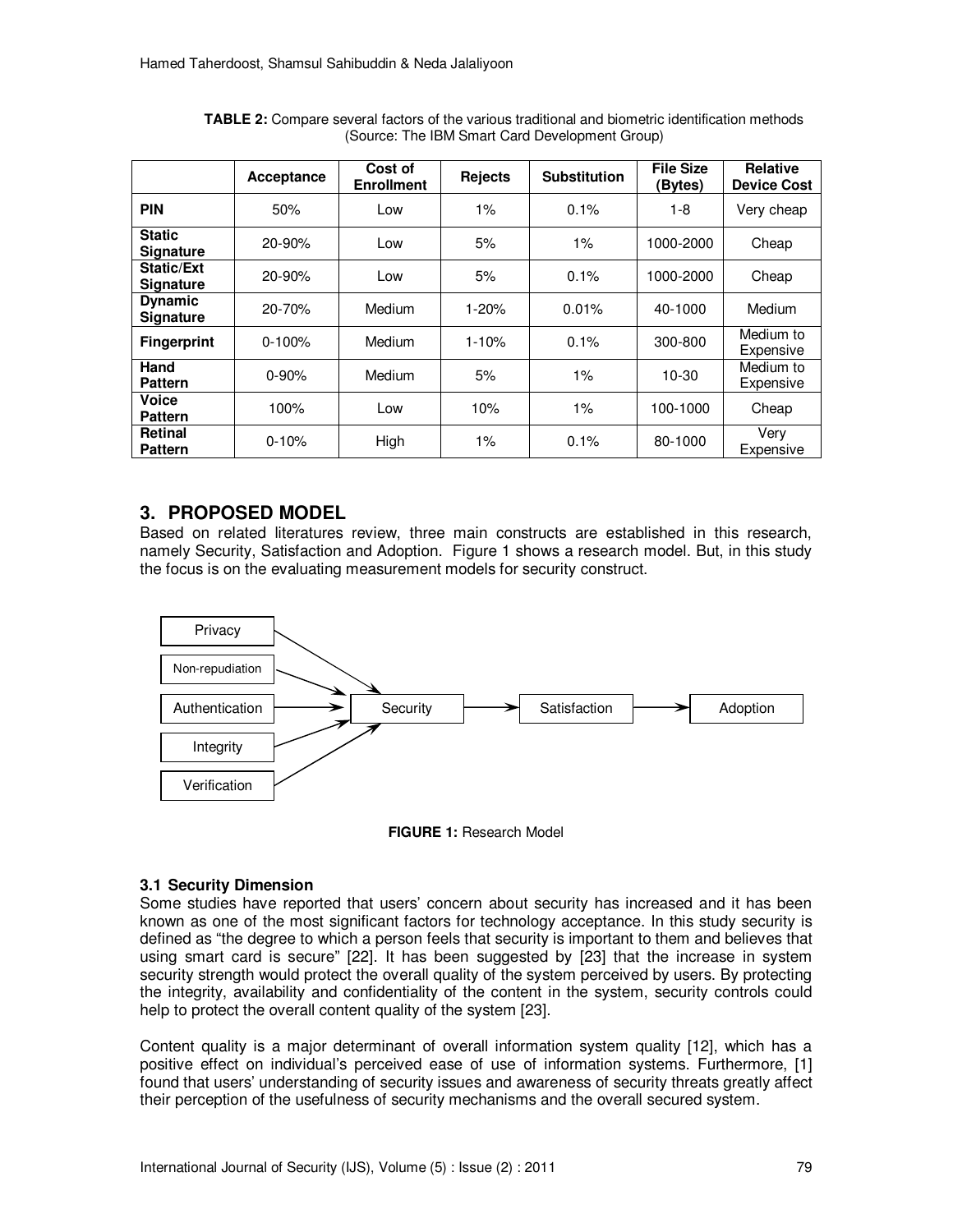There are several reasons one requires security in a smart card system. The principles being enforced are:

- Privacy: The act of ensuring the nondisclosure of data between two parties from third party.
- Non-repudiation: To confirm the origin of data is exchanged in transaction. Certain transaction, that is performed, never could be denied by party.
- Authentication: The process which specifying identity of person .In fact it specifies that someone or something is who or what it is claims to be.
- Integrity: The correctness of message that transmitted from the original to the recipient.<br>In a Verification: Confirming the identity of cardbolder is the useful act before using a card
- Verification: Confirming the identity of cardholder is the useful act before using a card.

### **3.2 Satisfaction Dimension**

Satisfaction of the computer system will have a direct effect on usage [9]. Bailey and Pearson defined satisfaction as ''in a given situation, is the sum of one's feelings or attitudes towards a variety of factors affecting that situation''. The measure of computer satisfaction was developed from the comprehensive tool reported by [5].

## **4. METHODOLOGY**

This study collected data samples by conducting online survey aiming at universities' students as smart card users. Universities' students were selected because students are usually among the most informed group of people in the society and aware of use of information technology [2]. six hundred and fourty samples were collected. The first section of the instrument assessed demographic characteristics. The second and third parts include twenty five-point Likert scale items ranging from strongly disagree to strongly agree. The questionnaire consists of thirteen measurement items in security section and six measurement items in satisfaction and adoption part. All the nineteen items (security, satisfaction and adoption measures) were used to run factor analysis by SPSS 16.0 for Windows. The value of Cronbach's alpha  $(\alpha)$  is above the 0.7 level and thus satisfies the reliability requirement.

## **5. RESULTS**

Table 3 summarizes the demographic profile and descriptive statistic of the respondents.

| Demographic Variables  | Frequency (N) | Percentage (%) |  |  |
|------------------------|---------------|----------------|--|--|
| Gender                 |               |                |  |  |
| Female                 | 342           | 53.4           |  |  |
| Male                   | 298           | 46.6           |  |  |
| Age                    |               |                |  |  |
| 20 and under           | 188           | 29.3           |  |  |
| $20 - 25$              | 377           | 58.9           |  |  |
| 26-30                  | 60            | 9.4            |  |  |
| More than 30           | 15            | 2.4            |  |  |
| Education              |               |                |  |  |
| Diploma                | 102           | 15.9           |  |  |
| <b>Bachelor Degree</b> | 511           | 79.9           |  |  |
| <b>Master Degree</b>   | 21            | 3.3            |  |  |
| <b>PhD Degree</b>      | 6             | 0.9            |  |  |

**TABLE 3:** Demographic profile of the respondents

In the research model, a further satisfaction factor is security. As it is mentioned earlier, security itself has five principals which are privacy, integrity, non-repudiation, verification and authentication. Therefore, in order to measure the level of security in smart card technology and its importance for user acceptance of smart card technology, it is also needed to investigate these five aspects. Thus, in the survey, there are five items to measure the users' opinion and their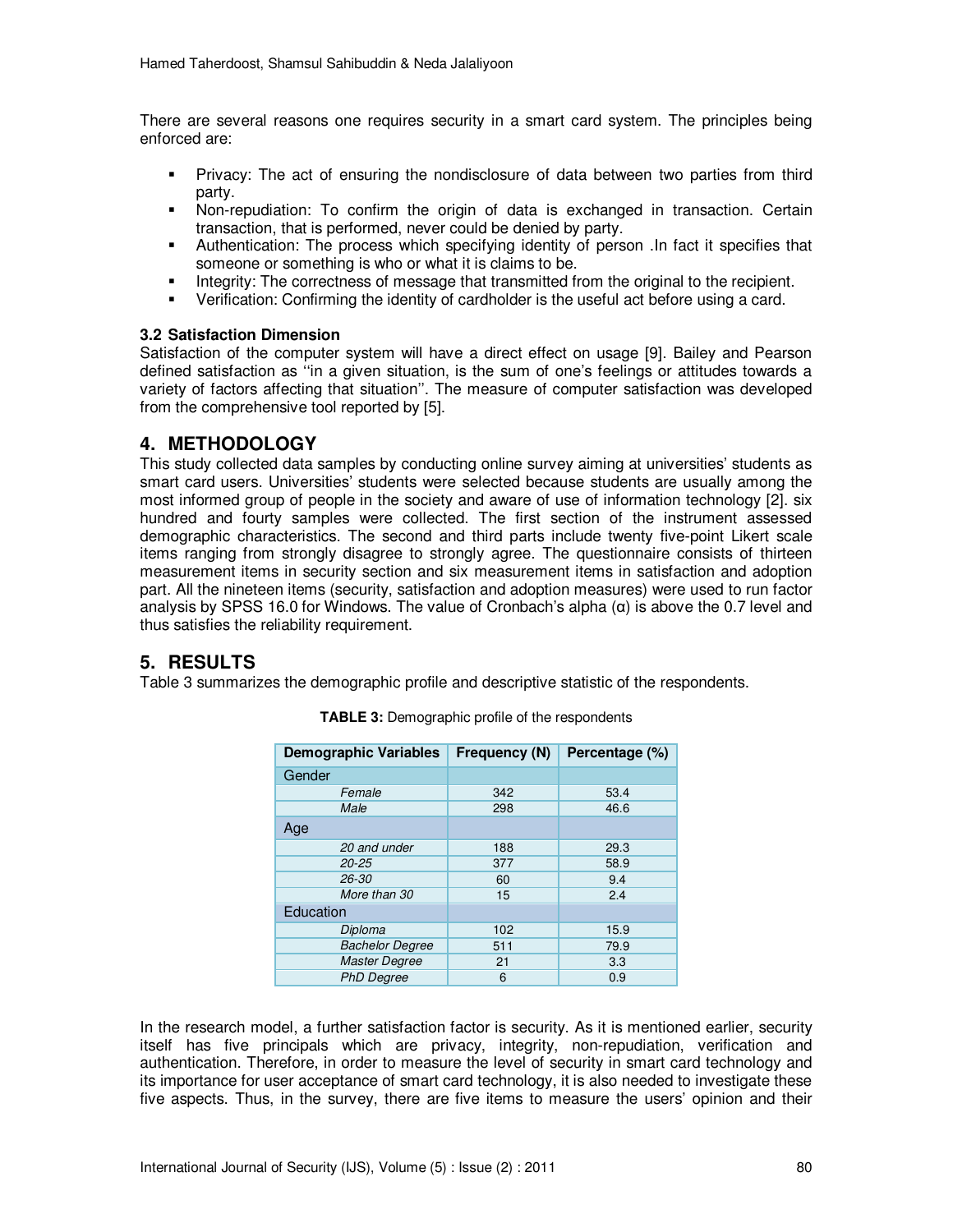expectation about security of smart card technology and some items regarding to the security principals. Table 4 shows the percentage and frequency of the responses. First of all, once respondents were asked whether they trust on the smart card security or not, more than 84% of them cited their agreement while only 7% disagree or strongly disagree with it.

Moreover, in the next question, more than 77% of participants either agree or strongly agree that they are not concern about the security of smart cards whereas just 11% are concerned about it. Again, almost the same percentage recorded for smart card trustworthiness. On the other point of view, 92% of participants agree or strongly agree that security is important when using smart card. And finally, more than three quarters (80.4%) agree or strongly agree that smart card system is secure though 3.6% disagree.

As shown in Table 4, more than three quarters (80.3%) agree or strongly agree that in the smart card the message will be transmitted correctly from the original to the recipient. Additionally, another related question regarding the data integrity in the smart card system was posed and nearly three quarters (73.6%) either agree or strongly agree rather than (8.2%) disagree or strongly disagree that smart card prevents accidental loss of data and data decay. In terms of non-repudiation, more 77% of respondents agree or strongly agree that in smart card if a certain transaction is performed, it never could be denied by party while less than one tenth (8.1%) disagree. From the privacy view, nearly four out of five (79.3%) either agree or strongly agree that their information is well protected. Furthermore, more than three quarters (77.4%) either agree or strongly agree rather than less than one tenth (9.9%) disagree that they trust in the ability of a smart card system to protect their privacy.

| <b>Variables</b>       | Questions                                                                                                 |                    | disagree<br>Strongly | Disagree  | Neither<br>agree nor<br>disagree | Agree       | Strongly<br>agree |
|------------------------|-----------------------------------------------------------------------------------------------------------|--------------------|----------------------|-----------|----------------------------------|-------------|-------------------|
|                        | I trust in the technology that smart card system is using.                                                | N<br>$\%$          | 6                    | 39        | 59<br>9.1                        | 212         | 327               |
|                        |                                                                                                           |                    | 6                    | 6.2<br>68 | 89                               | 33.6<br>252 | 51.0<br>245       |
|                        | I am not worried about the security of smart card system.                                                 | N<br>$\frac{9}{6}$ | 1.0                  | 10.8      | 10.4                             | 39.4        | 38.4              |
| <b>Security</b>        |                                                                                                           | N                  | 6                    | 14        | 124                              | 299         | 196               |
|                        | Smart card systems are trustworthy.                                                                       | $\%$               | 1.0                  | 2.3       | 19.4                             | 46.6        | 30.6              |
|                        | Security will be important when using smart card.                                                         | N                  | 6                    | 6         | 38                               | 218         | 365               |
|                        |                                                                                                           | $\%$               | 1.0                  | 1.0       | 6.1                              | 34.6        | 57.4              |
|                        | Overall, the smart card system is secure.                                                                 | N<br>$\%$          | 12<br>1.9            | 10<br>1.7 | 99                               | 271         | 245<br>38.4       |
|                        |                                                                                                           | N                  | 17                   | 36        | 15.5<br>73                       | 42.4<br>226 | 288               |
|                        | I feel that message will be transmitted correctly from the<br>original to the recipient.                  | $\frac{1}{\alpha}$ | 2.7                  | 5.6       | 11.4                             | 35.3        | 45.0              |
| <b>Data integrity</b>  | I believe that smart card prevents accidental loss of data and<br>data decay.                             |                    | 22                   | 30        | 116                              | 296         | 174               |
|                        |                                                                                                           |                    | 3.5                  | 4.7       | 18.2                             | 46.3        | 27.3              |
| Non-                   | I believe that in smart card if a certain transaction is<br>performed, it never could be denied by party. |                    | 12                   | 38        | 90                               | 246         | 251               |
| <b>Repudiation</b>     |                                                                                                           |                    | 2.1                  | 6.0       | 14.1                             | 38.6        | 39.2              |
|                        |                                                                                                           | N                  | 6                    | 43        | 82                               | 328         | 180               |
| <b>Privacy</b>         | I believe that my information is well protected.                                                          | $\%$<br>N          | $\mathbf{1}$         | 6.8       | 12.9                             | 51.2        | 28.1              |
|                        | I trust in the ability of a smart card system to protect my<br>privacy.                                   |                    | 12                   | 50        | 80                               | 240         | 255               |
|                        |                                                                                                           |                    | 2.0                  | 7.9       | 12.6                             | 37.5        | 39.9              |
| <b>Verification</b>    | I believe that smart card is able to confirm the identity of                                              | N                  | 30                   | 32        | 64                               | 261         | 254               |
|                        | cardholder before using a card.                                                                           | $\%$               | 4.7                  | 5.0       | 10.0                             | 40.8        | 39.5              |
| <b>Confidentiality</b> | Access to confidential information is strictly limited by the                                             | N                  | 43                   | 42        | 110                              | 213         | 228               |
| and                    | use of special codes and passwords.                                                                       | $\frac{9}{6}$<br>N | 6.9<br>35            | 6.6<br>28 | 17.2<br>101                      | 33.5<br>247 | 35.8<br>225       |
| <b>Authentication</b>  | Only authorized individuals are able to access to confidential<br>information.                            | $\%$               | 5.5                  | 4.4       | 15.9                             | 38.8        | 35.3              |
|                        |                                                                                                           |                    |                      |           |                                  |             |                   |

**TABLE 51:** Frequency and percentage of respondents' response to the security section's items

Regarding the verification of smart card technology, once respondents were asked that smart card is able to confirm the identity of cardholder before using a card, approximately four out of five (80.3%) either agree or strongly agree rather than below one out of seven (9.7%) disagree.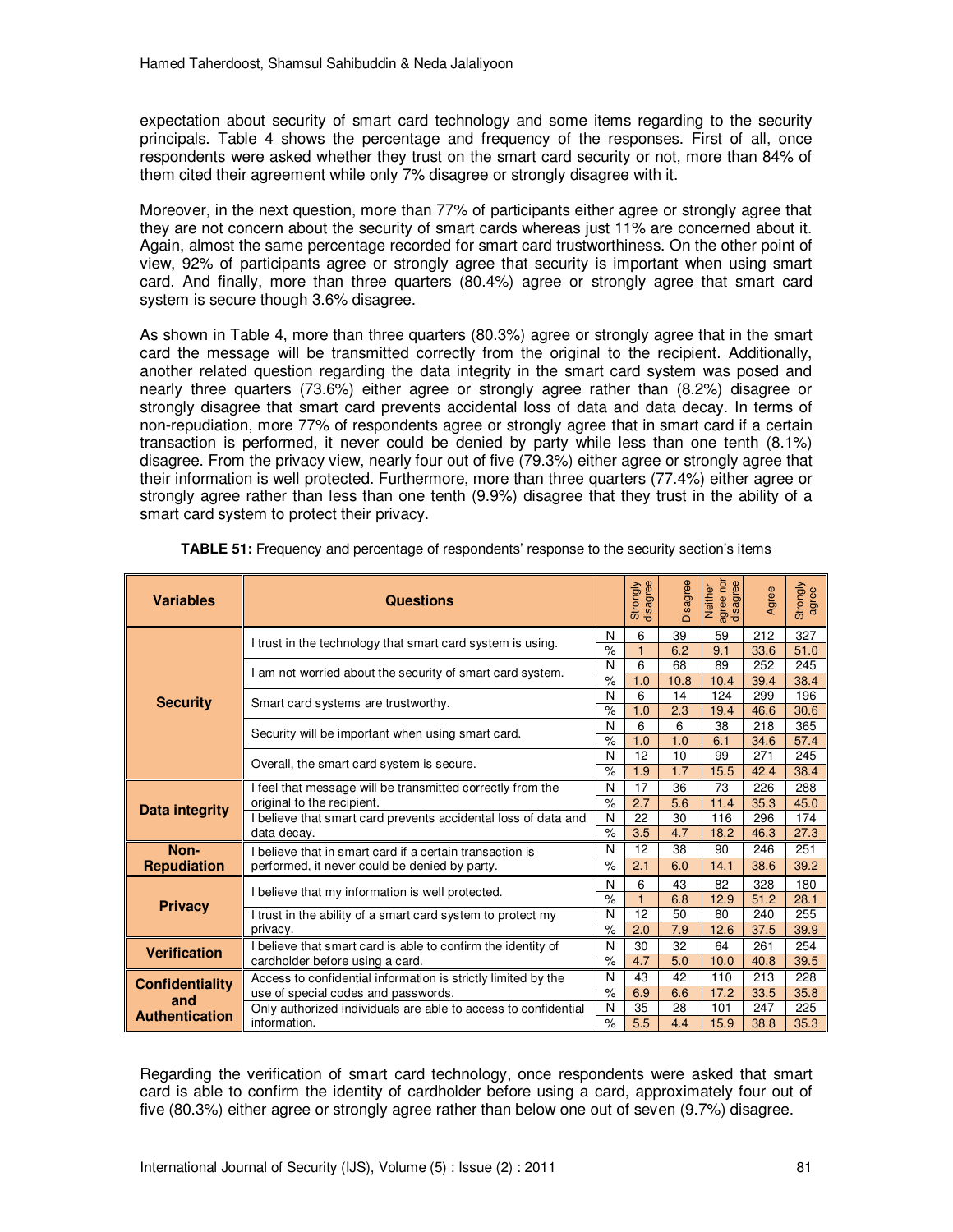At last, nearly 14% of those responding either disagree or strongly disagree that access to confidential information stored in smart card chip is strictly limited by the use of special codes and passwords while almost 70% agree. In addition, another related item to smart card authentication was created that only authorized individuals are able to access to confidential information and more agree (74.1%) than disagree (9.9%).



**FIGURE 2:** Users' opinions about smart card security principals

Figure 2 reveals the users' opinions about smart card security principals. As it is clarified from this Figure, the results in these five principals is to support of the previous question which was about the security of smart card and more than 80% of respondents recognized smart card as a secure device.

Therefore, as it is shown in Table 5, it can be concluded that the correlation between privacy, integrity, non-repudiation, authentication, verification and security is statistically significant. Furthermore, the correlation of all factors on security is positive.

Moreover, Table 6 indicates that there is a positive correlation between the total score of security and satisfaction (correlation coefficient =  $0.732$ ). Additionally, as the simple correlation of  $0.621$ between satisfaction and adoption indicates there is a fairly strong relationship between them. Therefore, it can be concluded that the correlation between security, satisfaction and adoption is statistically significant and positive.

|                 |                                 | Security | Integrity            | Non-<br>Repudiation | Privacy | Verification | Authentication |
|-----------------|---------------------------------|----------|----------------------|---------------------|---------|--------------|----------------|
| Security        | Pearson Correlation 1.000       |          |                      |                     |         |              |                |
| Integrity       | <b>Pearson Correlation 340</b>  |          | 1.000                |                     |         |              |                |
| Non-Repudiation | Pearson Correlation .314        |          | .408                 | 1.000               |         |              |                |
| Privacy         | Pearson Correlation .428        |          | $.363$ <sup>**</sup> | $.242^{^{\circ}}$   | 1.000   |              |                |
| Verification    | Pearson Correlation 317         |          | .222                 | $.203-$             | .307    | 1.000        |                |
| Authentication  | <b>Pearson Correlation</b> .296 |          | .254                 | .290                | .290    | .268         | 1.000          |

**TABLE 5:** Correlation between security and security principals

\*\*. Correlation is significant at the 0.01 level (2-tailed).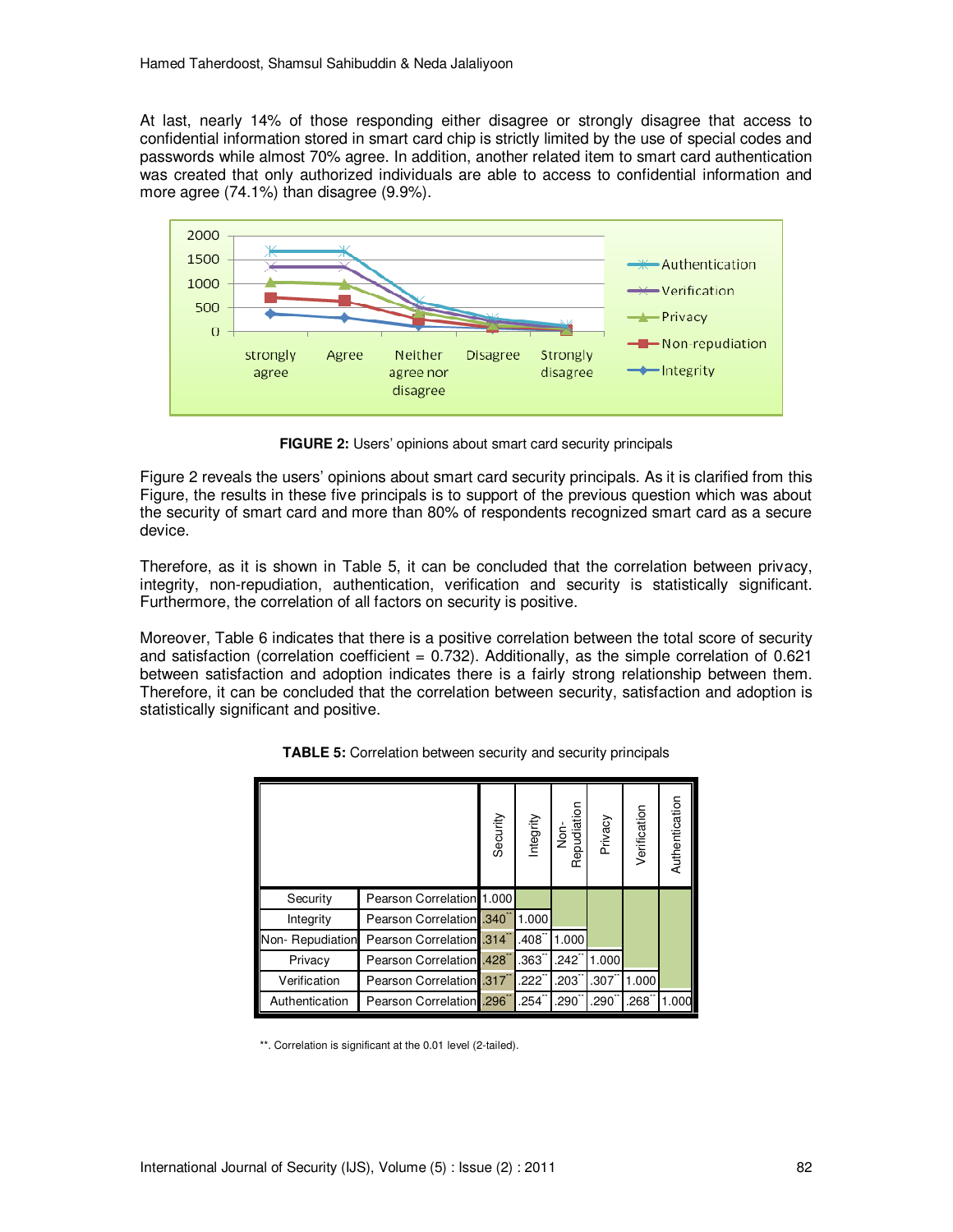|              |                     |       | <b>Adoption Satisfaction Security</b> |       |
|--------------|---------------------|-------|---------------------------------------|-------|
| Adoption     | Pearson Correlation | 1.000 |                                       |       |
| Satisfaction | Pearson Correlation | .621  | 1.000                                 |       |
| Security     | Pearson Correlation | .636  | .732                                  | 1.000 |

**TABLE 7:** Correlation between attitude toward use, satisfaction and adoption

\*\*Correlation is significant at the 0.01 level (2-taile).

## **6. CONCLUSION**

In order to use any new system and technology, it is needed that users can trust on it. Therefore, being secure can motivate consumers to accept any fresh technologies and smart card technology as well. Findings of this study demonstrate that most of the students (81.8%) found smart card secure so they trust on the smart card systems. Besides, more than nine out of ten stated that security will be important when using smart card. On the other point of view, anxiety which have a negative effect on the user satisfaction does not have large impact on the users acceptance because most of the users (76.3%) suppose that the messages will be transmitted correctly from the original to the recipient (card and card reader) and also they have faith that smart card prevents accidental loss of data and data decay. Additionally, the majority of the participants believe that smart card with the ability of limiting the access to the confidential information by using the special codes and passwords is able to confirm the identity of cardholder before using a card (verification and authentication).

The results of this study illustrate that security has an important and positive effect on user satisfaction and consequently on user acceptance. It means that with increasing the level of security, the level of user acceptance will be increased. Finally, further investigation needs to be carried out in the future to identify factors that will provide users better understanding of the system and also establish new techniques to increase the security level of the smart card.

## **7. REFERENCES**

- [1] Adams, A. and Sasse, M. A. (1999), Users Are Not the Enemy. Why Users Compromise Computer Security Mechanisms And How To Take Remedial Measures. *Communications of the ACM*. 42(12), 42-46.
- [2] I. Al-Alawi, & M.A. Al-Amer, "Young Generation Attitudes and Awareness Towards the Implementation of Smart Card in Bahrain: An Exploratory Study". *Journal of Computer Science,* Vol. 2 No. 5, 2006, pp. 441-446.
- [3] American National Standard Institute. (1985). *ANSI X9.17*. Financial institution key management (wholesale).
- [4] Argy, P. and Bollen, R. 1999. Australia: raising the e-commerce comfort level. *IT Professional*, 1 (6), 56–57.
- [5] Bailey, J. E., and Pearson, S. W. (1983). Development of a Tool For Measuring and Analyzing Computer User Satisfaction, *Management Science.* 29, 530–544.
- [6] *Consultation on Australian Government Smartcard Framework*; *Smartcard Implementation Guide. (*2007). Australian government office of the privacy commissioner.
- [7] Everett, D. (1993). Smart Card Tutorial, Part 11 The Development Environment. First Published in July 1993.